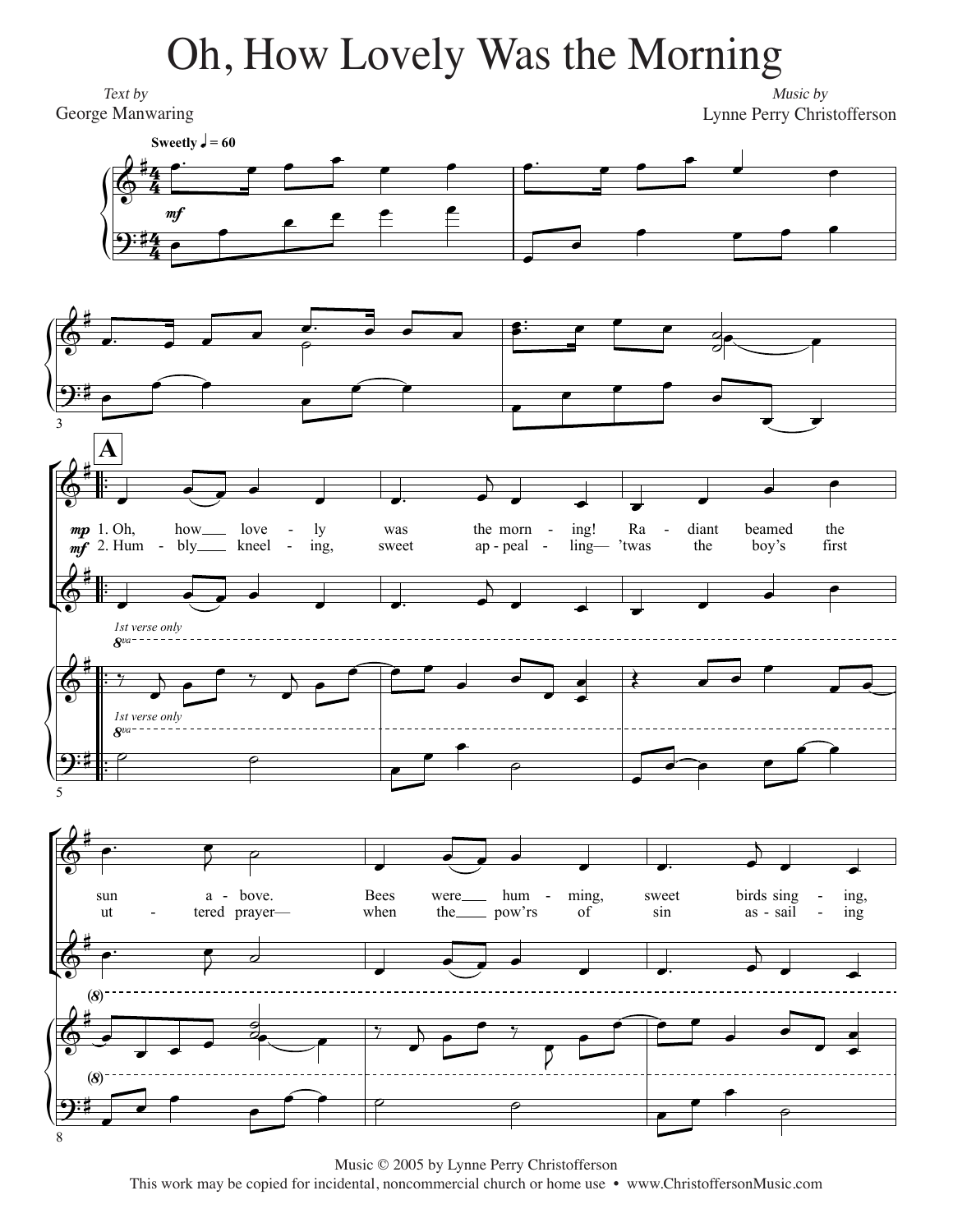

 $\overline{2}$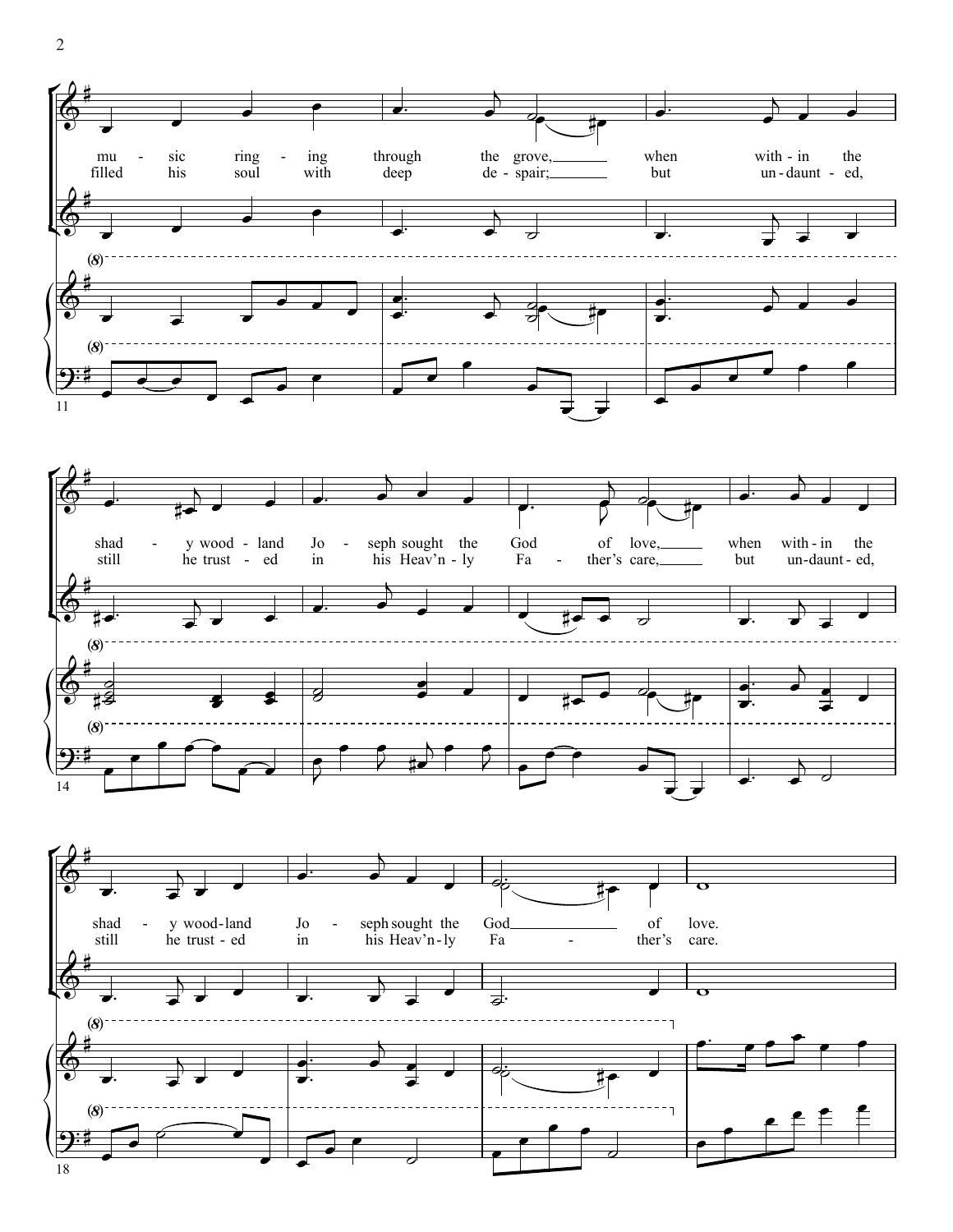

3 3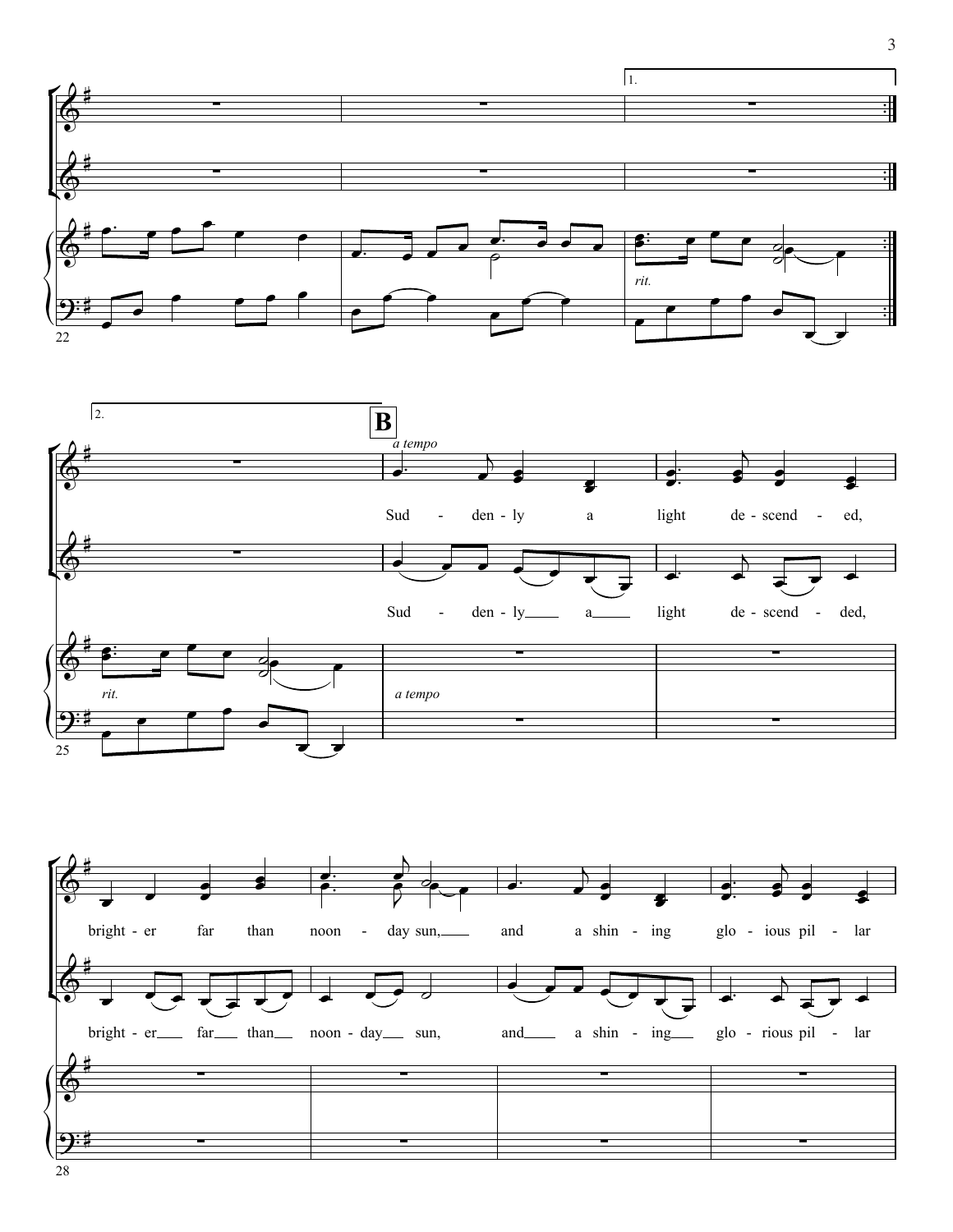





 $\overline{4}$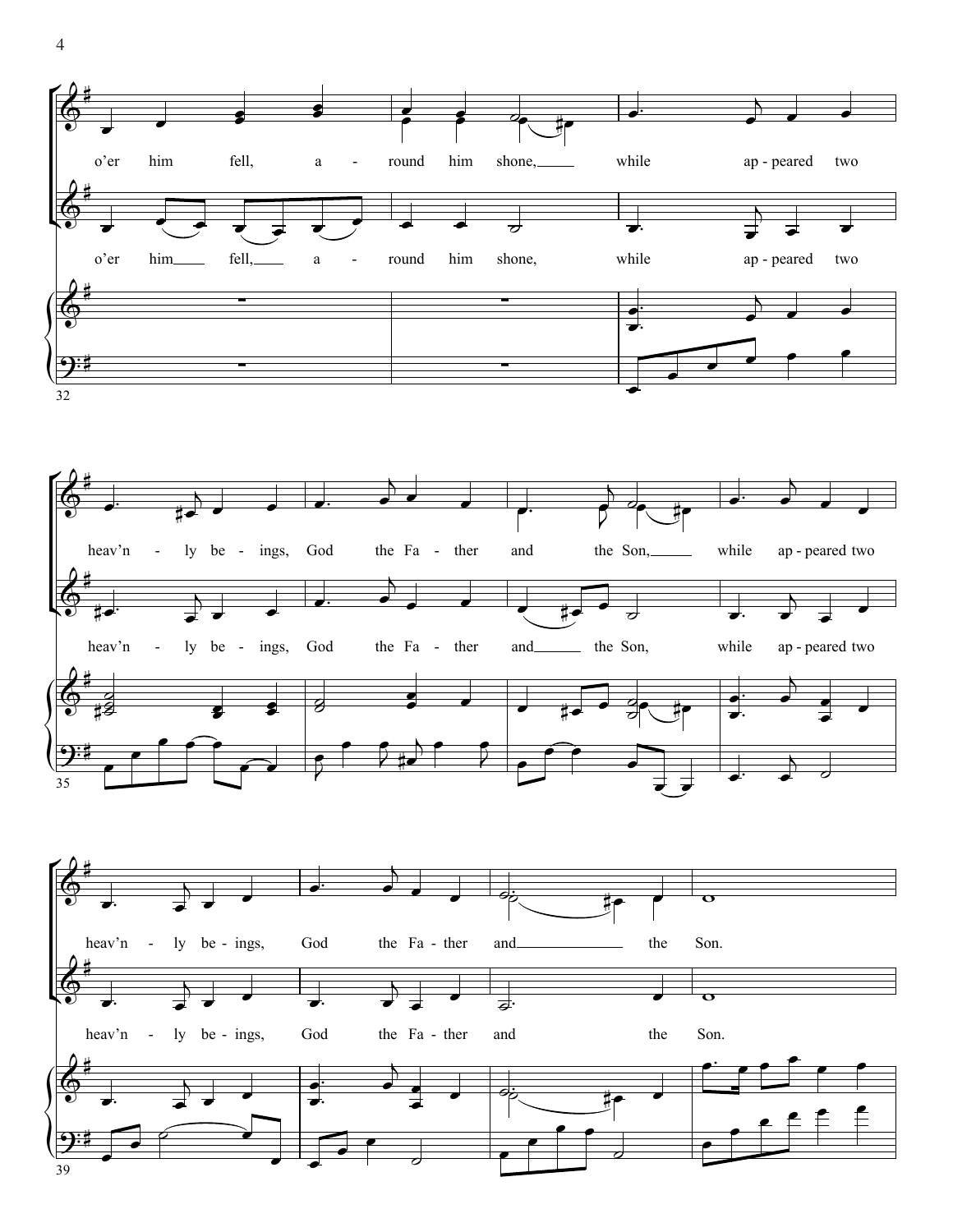